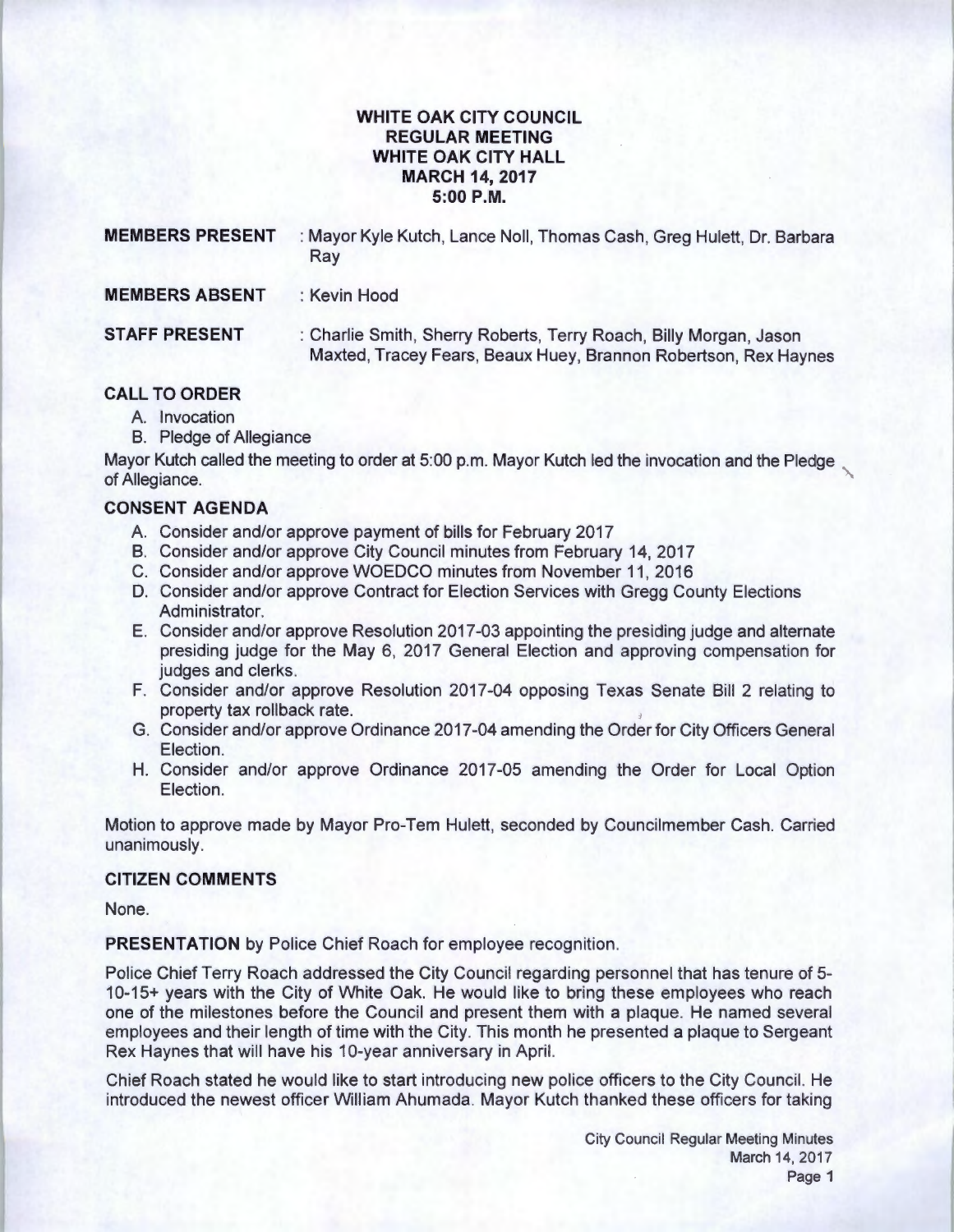care of the city and for making White Oak the place where people want to live.

**PRESENTATION** of National Poisoning Prevention Week Proclamation.

Mayor Kutch announced that it was National Poisoning Prevention Week and Mayor Pro-Tem Hulett stated that if anyone needs further information about the ways to prevent poisoning, one can go to www.poisoncontrol.org.

**OPEN PUBLIC HEARING** to receive comments from the public regarding the Application for a Special Use Provision (SUP) to build an accessory building for living quarters at Lot 22, C B Bell, more commonly known as 414 S. Sun Camp Rd., which is located in a Single Family 5.5 zoning district.

Mayor Kutch opened the public hearing at 5:07 p.m.

City Coordinator Smith informed the City Council that the Planning & Zoning Board met regarding a mother-in-law cottage on the property, which requires a Specific Use Permit. It was approved by the Planning & Zoning Board. There were no negative responses received from surrounding property owners about the issue.

No one in the audience chose to speak about this issue.

### **CLOSE PUBLIC HEARING.**

Closed public hearing at 5:09 p.m.

**CONSIDER AND/OR APPROVE** Special Use Provision (SUP) to build an accessory building for living quarters at Lot 22, C B Bell, more commonly known as 414 S. Sun Camp Rd., which is located in a Single Family 5.5 zoning district.

Councilmember Noll made the motion to approve, seconded by Councilmember Ray. Carried unanimously.

**CONSIDER AND/OR APPROVE** bids for city hall roof replacement.

City Coordinator Smith explained that he re-advertised the roof legal and there were three bids opened.

| Alert                         | \$66,955                     | \$73,955    |
|-------------------------------|------------------------------|-------------|
| <b>Steel America</b>          | $\qquad \qquad \blacksquare$ | \$62,442.98 |
| <b>S Goodwin Roof Service</b> | $\rightarrow$                | \$92,500    |

Mayor Pro-Tem Hulett asked about the time frame on low bidder. City Coordinator Smith was unsure, but whatever they decide, a color needed to be chosen:

Mayor Pro-Tem Hulett made a motion to approve Steel America, seconded by Councilmember Cash. Carried unanimously. The City Council then chose the color "sand" for the roof.

**CONSIDER AND/OR APPROVE** relocation of the volunteer fire department training field .

The fire department owns a piece of land for their training field behind Great American Coil (GAC) on Cherokee Trace. The fire department met with GAC last week and came to an agreement on a price for the land. The city owns property at the north standpipe where this equipment can be relocated.

If the City Council is in agreement, the City can relocate this equipment and rebuild the fire department a building. The City will have about a year and a half to complete the move. The building will cost around \$26,000, but he stated he was able to get the dirt work donated. Compliance Officer Jimmy Nail has been very instrumental in talking to the crane company